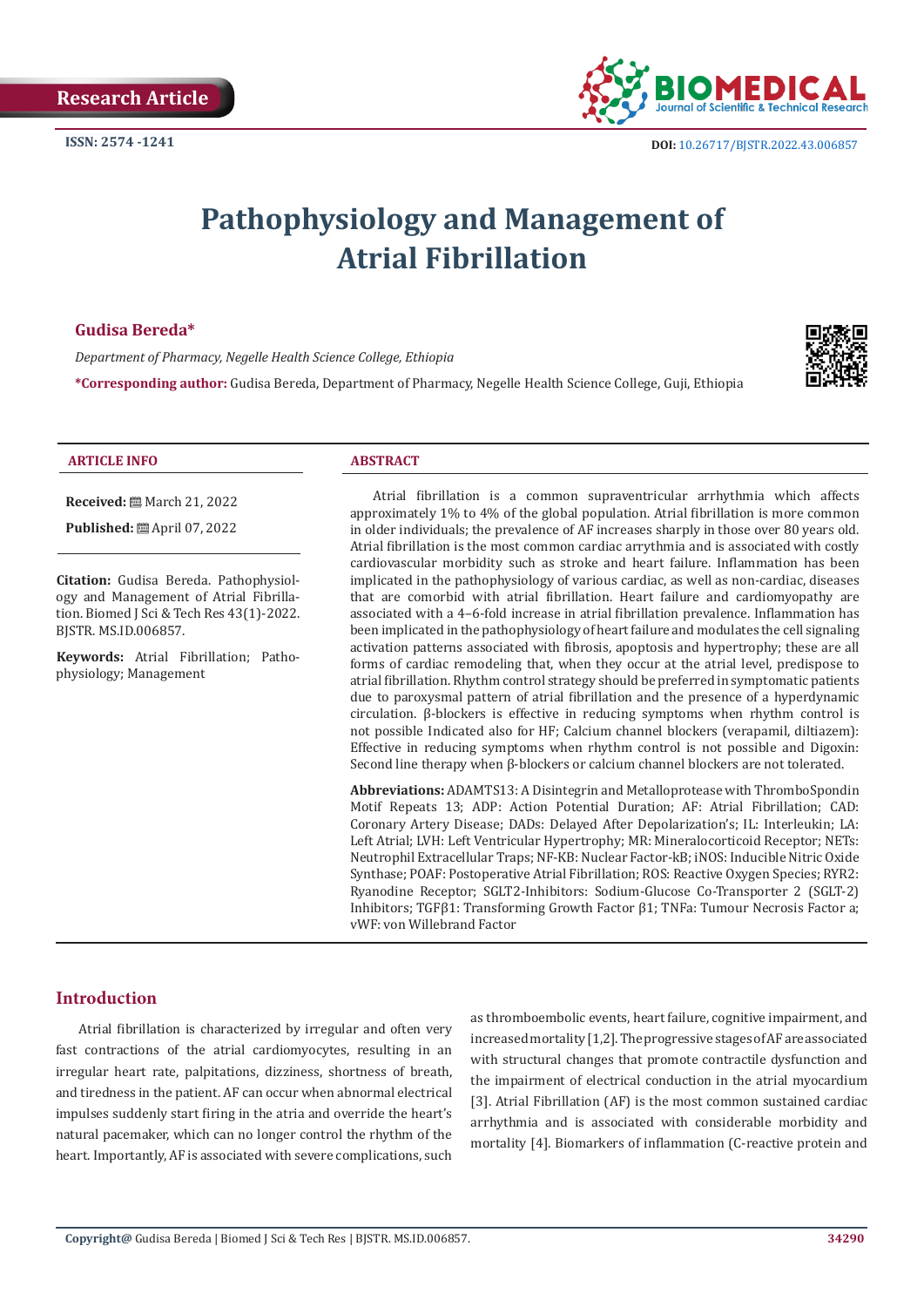fibrinogen), myocardial injury (high sensitivity troponin I), renal dysfunction (fibroblast growth factor-23), and hemodynamic stress (NT-proBNP [N-terminal pro-B-type natriuretic peptide]) have been reported to be independently associated with prevalent and incident AF [5]. The prevalence of AF ranges from 2% in the general population to 10–12% in those aged 80 and older. Patients with AF are five times more likely to have a stroke and three times more likely to experience heart failure compared to healthy individuals. AF may also increase an individual's socioeconomic burden through increased healthcare costs [6-8].

# **Etiological Contributors**

 A variety of etiological factors contribute to AF occurrence. In most patients, AF results from interactions among multiple factors operating simultaneously. Over 70% of AF cases have associated heart disease. Aging is a major risk factor, largely via structural remodeling. Congestive Heart Failure (CHF), hypertension, valvular heart disease, and Coronary Artery Disease (CAD) are common contributors. Less common predisposing conditions include pericarditis or myocarditis, atrial myxomas, and hypertrophic cardiomyopathy. Extracardiac conditions also promote AF occurrence. Sufficiently powered studies suggest that heavy alcohol consumption promotes AF. Hyperthyroidism is a wellrecognized contributor, and the roles of sleep apnea and obesity are increasingly recognized [9,10]. Modifiable risk factors associated with atrial fibrillation are hypertension; diabetes mellitus; coronary artery disease; heart failure; valvular heart disease; chronic kidney disease; obesity; obstructive sleep apnoea; hyperthyroidism; smoking; chronic obstructive pulmonary disease; excessive alcohol intake and excessive exercise [11].

## **Pathophysiology**

Immunothrombosis refers to the complex participation of the innate immune system in the formation of intravascular thrombus through distinct cellular and molecular interaction. This local coagulation can promote more inflammatory processes, initiating atrial remodeling through direct and indirect tissue damage. Fibrinogen, Von Willebrand Factor (vWF), and A Disintegrin and Metalloprotease with ThromboSpondin motif repeats 13 (ADAMTS13), a vWF-cleaving protease, are biomarkers that play key roles in coagulation and inflammatory pathways, and perhaps therefore be associated with AF. However, prospective research on this is scarce. Activation of the innate immunity can cause neutrophils to release neutrophil extracellular traps (NETs). Besides their important role in actively killing pathogens by releasing chromatin and DNA, NETs also stimulate coagulation processes by recruiting and activating platelets, binding to tissue factor, and stimulating fibrinogen and vWF. This way, NETs are at the intersection between inflammation and thrombosis, both potentially major players in

AF pathophysiology [12,13]. AF is initiated by focal ectopic firing and is maintained by re-entry mechanisms in a vulnerable atrial substrate. The ectopic firing seems to arise from myocyte sleeves within the pulmonary veins and is triggered by a diastolic leak of Ca2+ from the sarcoplasmic reticulum that in turn determines myocyte depolarization due to an inward Na+ current via Na<sup>+</sup>  $-Ca<sup>2+</sup>$  exchanger. The re-entry mechanism is promoted by slow conduction velocity of the depolarizing wave front and a shortened refractory period of cardiac myocytes. The presence of structural and electrophysiological atrial abnormalities favors the selfperpetuation of AF by promoting re-entry [14].

## **Focal Ectopic Activity**

Delayed after depolarization's (DADs) constitute the most important mechanism of focal atrial arrhythmias. They result from abnormal diastolic leak of  $Ca^{2+}$ from the main cardiomyocyte  $Ca<sup>2+</sup>$  storage organelle, the sarcoplasmic reticulum (SR  $Ca<sup>2+</sup>$  enters cardiomyocytes through voltage dependent  $Ca<sup>2+</sup>$  channels during the action potential plateau, triggering  $Ca^{2+}$  release from the SR via Ca<sup>2+</sup> release channels known as ryanodine receptors (RyRs; RyR2 is the cardiac form). This systolic  $Ca^{2+}$  release is responsible for cardiac contraction. Following action potential repolarization, diastolic cardiac relaxation occurs when  $Ca^{2+}$  is removed from the cytosol back into the SR by a  $Ca^{2+}$  uptake pump, the SR  $Ca^{2+}$  ATPase (SERCA). DADs result from abnormal diastolic  $Ca^{2+}$  leak through RyR2 from the SR to the cytoplasm. Excess diastolic  $Ca^{2+}$  is handled by the cell membrane Na<sup>+</sup>, Ca<sup>2+</sup>-exchanger (NCX), which transports three Na+ ions into the cell per single  $Ca<sup>2+</sup>$  ion extruded, creating a net depolarizing current (called transient inward current, or Iti) that produces DADs. DADs that are large enough to reach threshold cause ectopic firing. Repetitive DADs cause focal atrial tachycardias (tachycardia is a heart rhythm >100 bpm). RyR2s are  $Ca^{2+}$  sensitive, and RyR2 leak results from SR  $Ca^{2+}$  overload or intrinsic RyR2 dysfunction. RyR2 function is modulated by channel phosphorylation: hyperphosphorylation makes RyRs leaky and arrhythmogenic [15-17].

## **Reentry**

Reentry requires appropriate tissue properties, a vulnerable "substrate." Reentry substrates can be caused by altered electrical properties or by fixed structural changes. Cardiac tissue exhibits a discrete refractory period (inexcitable interval following the last firing, governed by APD). Reentry initiation usually requires a premature ectopic beat that acts as a trigger. The resulting impulse conducts through the pathway leading to recording point ii, which is no longer refractory, but blocks in the pathway leading to recording point iii because of its longer refractory period. The premature impulse arrives at the distal end of previously refractory site iii and attempts to reenter [18] (Figure 1).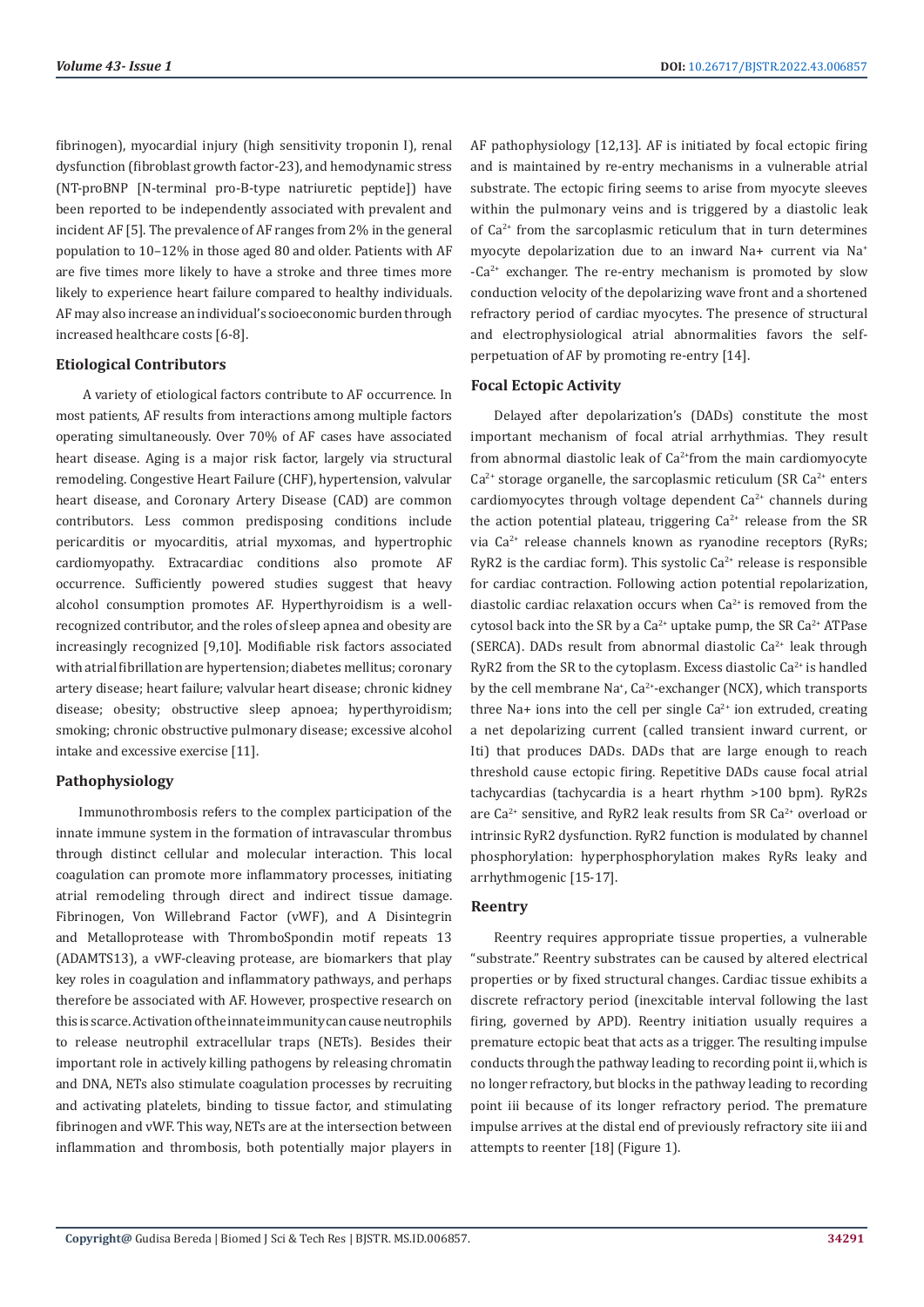

## **Figure 1:** Tissue mechanisms leading to AF and clinical forms.

(A) Ectopic activity can act as a driver maintaining AF or as a trigger on a vulnerable substrate resulting in reentry (singleor multiple-circuit). Local driver mechanisms (ectopic or single-circuit reentrant) produce irregular fibrillatory activity via fibrillatory conduction. Rapid atrial activity (tachycardia) causes atrial remodeling, promoting multiple-circuit reentry.

(B) Clinical AF can manifest as paroxysmal AF (self-terminating), persistent AF (requires drug therapy or electrical cardioversion to terminate), and permanent AF (non-terminating). Focal ectopic drivers are principally associated with paroxysmal forms, functional reentrant substrates with persistent AF, and increasingly fixed substrates with permanent forms [51].

## **Aldosterone**



**Figure 2:** Potential pathogenetic mechanism linking aldosterone excess with atrial fibrillation.

Aldosterone itself has been shown to up regulate MR expression in cultured HL-1 cardiomyocytes, thus reinforcing its effects on the heart. Since the MR not only binds aldosterone, but also cortisol, it can be argued that some effects mediated by MR activation may be attributable to cortisol. 11â-hydroxysteroid dehydrogenase type 2, an enzyme which converts cortisol to inactive metabolites allowing aldosterone binding to the MR, is up regulated in the left atrial myocardium of patients with AF, thereby suggesting that MR activation in this setting is mainly due to aldosterone [19,20]. As regards to the potential physiopathological mechanism linking aldosterone excess to FA, aldosterone is thought to be involved in the genesis and perpetuation of AF not only by causing AH and electrolyte imbalance, but also by inducing inflammation, oxidative stress, fibrosis and electrophysiological changes; all these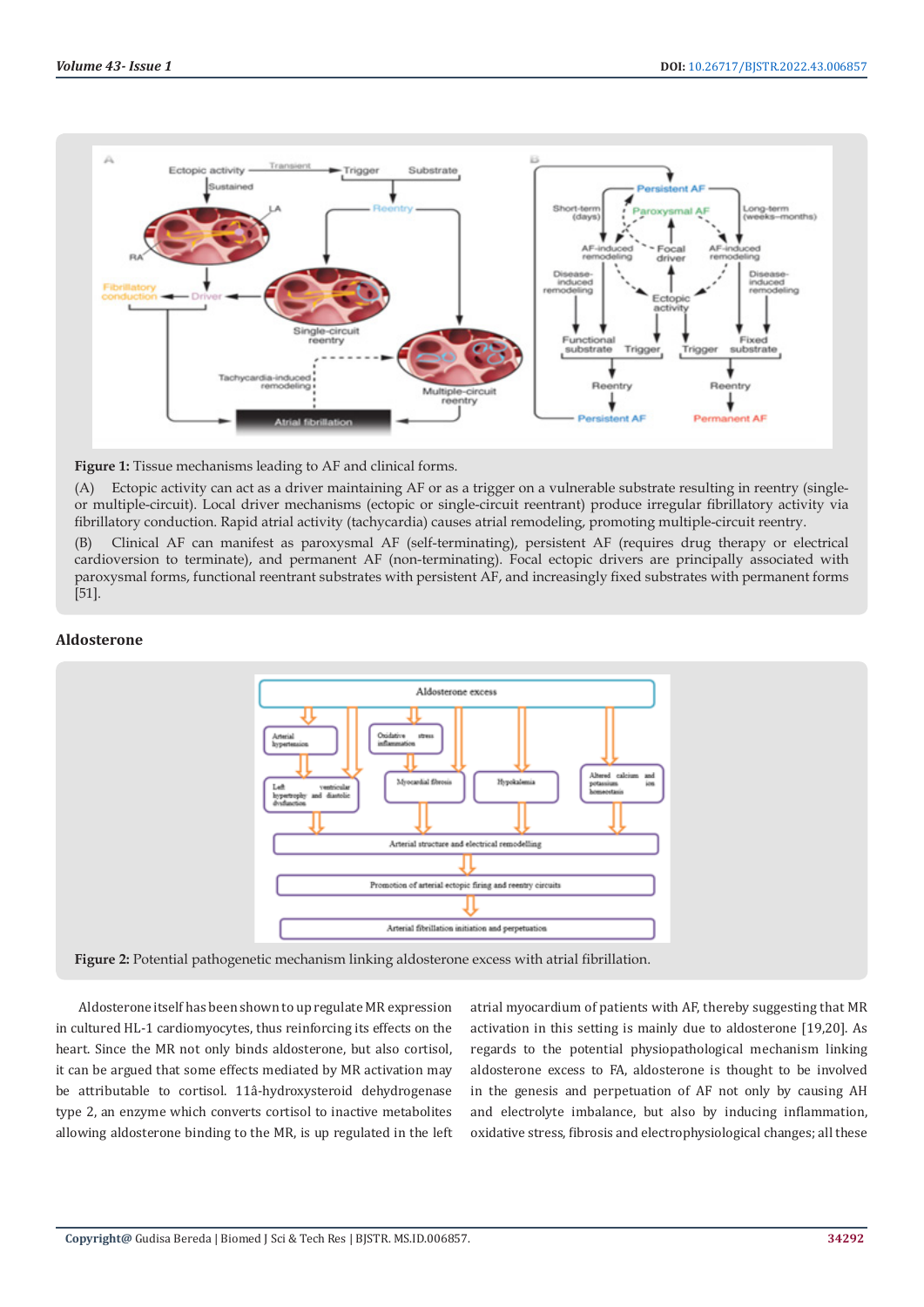mechanisms contribute to structural and electrical atrial remodeling that are known to predispose to AF [21] (Figure 2). Oxidative Stress Over recent years, oxidative stress has been investigated as a potential essential mechanism in the development of AF. Reactive Oxygen Species (ROS) constitute the normal byproducts generated through the metabolism of oxygen. These molecules have been proven to have a multifaceted effect on the cells present in the heart tissue. The prevalence and incidence of AF were related to the redox potentials of glutathione (EhGSH) and cysteine, markers of oxidative stress. The study concluded that the prevalence of AF was 30% higher for each 10% increase in EhGSH, while the same alteration resulted in a 40% increase in the risk of incident AF [22]. Iron accumulation causes AF is increased oxidative stress [23].

## **Inflammation**

Inflammation has been linked to the onset and maintenance of atrial fibrillation, according to accumulating evidence. Inflammation contributes to the atrial remodelling involving both structural and electrophysiological alterations that form the basis for the disease. A large-scale prospective study involving 24,734 women participants investigated the association of inflammatory markers such as CRP, fibrinogen, and intercellular adhesion molecule 1 (sICAM-1) with the incidence of AF. The results suggested that inflammation is a strong indicator for the incidence of AF with the median plasma levels of the biomarkers being independently correlated with the development of the disease in patients [24]. Inflammation has been implicated in the pathophysiology of various cardiac, as well as non-cardiac, diseases that are comorbid with AF. HF and cardiomyopathy are associated with a 4–6-fold increase in AF prevalence. Inflammation has been implicated in the pathophysiology of HF and modulates the cell signaling activation patterns associated with fibrosis, apoptosis and hypertrophy; these are all forms of cardiac remodeling that, when they occur at the atrial level, predispose to AF. CAD is a systemic, lipid-driven condition with immune inflammatory components. AF frequently occurs in acute myocardial infarction, especially in the early stages when the myocardial inflammatory reaction is at its maximal. Serum levels of interleukin-6 (IL-6), an inflammatory biomarker, were independently associated with AF risk in a cohort of subjects with known CAD [25,26].

## **Tumour Necrosis Factor A**

TNF-α stimulates an acute immune cell reaction and induces inflammation. TNF- $\alpha$  is synthesized by various immune cells, including macrophages and lymphocytes [27].

# **C-Reactive Protein**

C-Reactive Protein (CRP) is a highly reproducible but nonspecific inflammatory biomarker, synthesized primarily in the

liver in response to inflammatory cytokines. The circulating level of CRP is increased in patients with AF compared with those without an AF history, and persistent-AF patients have higher CRP levels than do those with paroxysmal-AF [28].

# **Interleukin-6**

IL-6 is produced by lymphocytes and stimulates inflammatory responses. IL-6 also has anti-inflammatory effects, via the inhibition of TNF-α signaling and the activation of IL-10, an anti-inflammatory cytokine [29].

## **Treatment**

Lifestyle and dietary modifications including weight loss, alcohol reduction, and cardiometabolic risk factor management would be a cornerstone for AF prevention. In patients with short paroxysms of AF, therapeutic strategies should generally concentrate on providing control of the arrhythmia itself. Regardless of the arrhythmia pattern or the therapeutic strategy chosen, and in the absence of contraindications, patients should be considered for anticoagulation if they have one or more risk factors for thromboembolism. Patients at low or intermediate risk, and higher risk patients in whom warfarin is contraindicated, may benefit from antiplatelet treatment [30,31]. The medical prescription of medications other than anti-inflammatory agents, such as angiotensin-converting enzyme inhibitors, angiotensin receptor blockers, and aldosterone antagonists, can all help to reduce LA enlargement, atrial fibrosis, and TGF-β indicators, as well as atrial dysfunction. These are the most widely used drugs for AF and have to be considered for patients with a history of heart failure. The novel SGLT-2 inhibitors reveal beneficial effects in systolic heart failure included improved cardiac energy metabolism, the prevention of inflammation, oxidative stress, adverse cardiac remodelling, less LA enlargement, fibrosis, atrial mitochondrial dysfunction, inflammation, and AF inducibility [32-34].

## **Rhythm Control Strategy**

**Chelation Therapy:** Effective in preventing both arrhythmic recurrences and iron overload;

**Deferoxamine:** this was the first iron chelator introduced in clinical practice. It has a short plasma life and is not absorbed in the gastrointestinal tract, so it must be administered parenterally. Deferoxamine can also be administered in continuous intravenous infusion when intensive chelation is needed [35].

**Amiodarone:** Effective safe in the short term; Amiodarone is often both effective in the control of arrhythmic recurrences and safe in the short term. However, its multiple adverse effects when taken chronically, associated with the frequent coexistence of organ damage from iron accumulation, suggest avoiding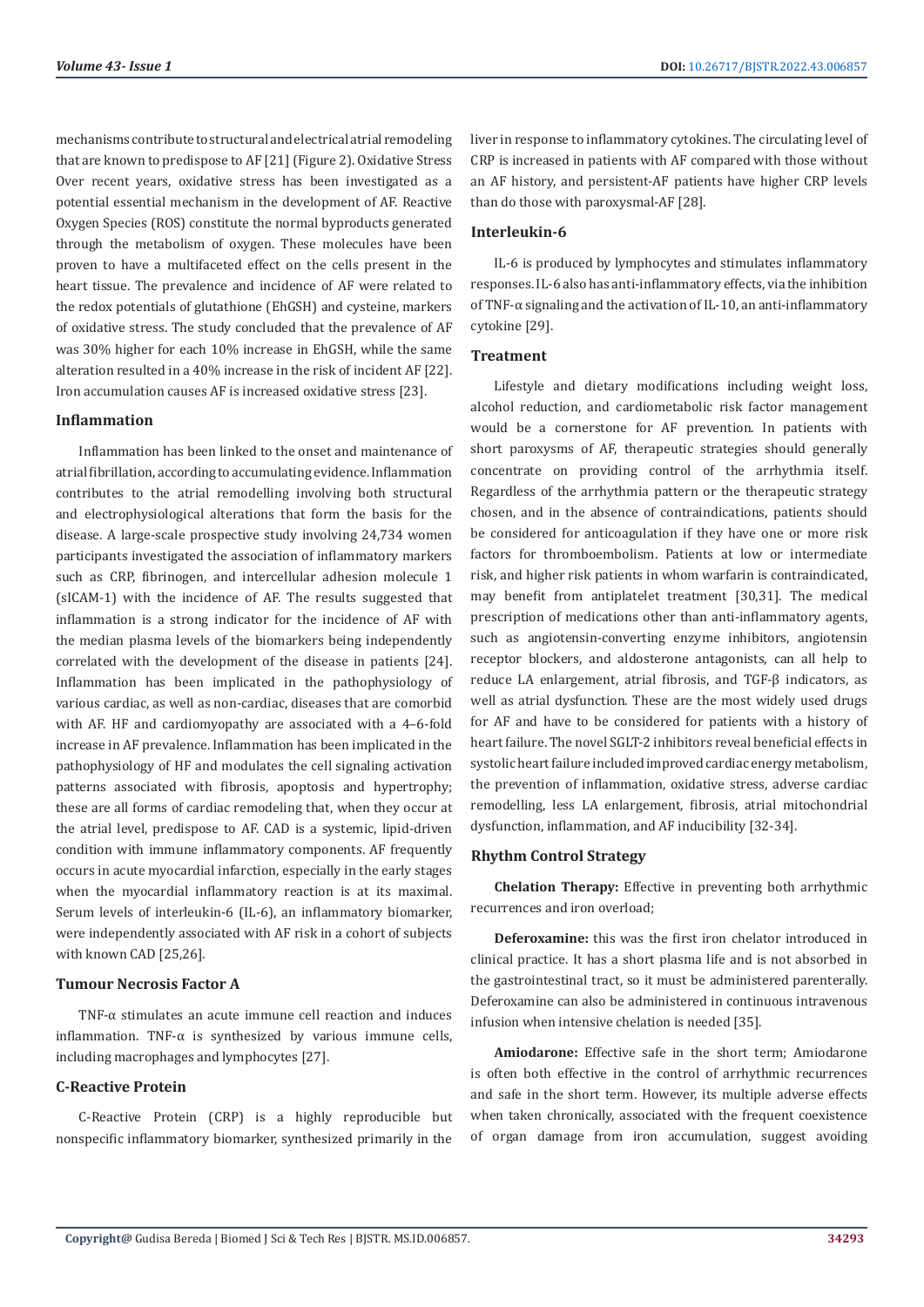prolonged use. Long-term therapy, in fact, is often complicated by thyroid and hepatic dysfunction, as these organs are also targets of iron-mediated damage. Other antiarrhythmic drugs (flecainide, propafenone, sotalol).

**Fewer Side Effects in the Long Term and Catheter Ablation:** Avoiding side effects of antiarrhythmic drugs [36,37]. Catheter ablation has been shown to be a safe and effective option for rhythm control in patients with AF. Current international guidelines recommend ablation for patients with symptomatic AF, both paroxysmal and persistent, who have failed an antiarrhythmic drug therapy (class I of evidence). However, they also add that ablation may be used in selected patients even before a trial of antiarrhythmic drugs (class IIa) [38,39]. Flecainide and propafenone have been shown to be similarly effective at suppressing symptomatic paroxysms of AF and, in the absence of structural heart disease, neither drug appears to cause significant proarrhythmia. In general, these class Ic agents tend to be better tolerated and more effective than class Ia agents, such as quinidine and disopyramide [40].

## **Rate Control Strategy**

Rhythm control strategy should be preferred in symptomatic patients due to paroxysmal pattern of AF and the presence of a hyperdynamic circulation [41]. β-blockers is effective in reducing symptoms when rhythm control is not possible Indicated also for HF; Calcium channel blockers (verapamil, diltiazem): Effective in reducing symptoms when rhythm control is not possible and Digoxin: Second line therapy when β-blockers or calcium channel blockers are not tolerated [42].

## **Anticoagulation**

**Warfarin:** Frequent monitoring of coagulation state (INR) and DOACs (apixaban, dabigatran, edoxaban, rivaroxaban): More manageable and safer than warfarin [43].

## **Anti-Inflammatory Drugs**

**Statins**: Statins have pleiotropic actions beyond cholesterol reduction, including improved endothelial function, reduced thrombogenesis, and suppression of oxidative stress and inflammation. In animal AF models, statins decreased AF vulnerability [44].

**Colchicine**: Colchicine suppresses leukocyte activation, endothelial cell adhesion and migration. Postoperatively initiated adjusted dose colchicine prevented POAF and shortened hospital stay without significant adverse effects in a double-blind randomized trial [45-47].

**Corticosteroids**: In an experimental study, tachycardiainduced atrial remodeling and AF vulnerability were attenuated by

prednisone treatment; circulating CRP levels were also decrease [48-51].

# **Conclusion**

AF is characterized by irregular and often very fast contractions of the atrial cardiomyocytes, resulting in an irregular heart rate, palpitations, dizziness, shortness of breath, and tiredness in the patient. Immunothrombosis refers to the complex participation of the innate immune system in the formation of intravascular thrombus through distinct cellular and molecular interaction. Inflammation contributes to the atrial remodelling involving both structural and electrophysiological alterations that form the basis for the disease. The medical prescription of medications other than anti-inflammatory agents, such as angiotensin-converting enzyme inhibitors, angiotensin receptor blockers, and aldosterone antagonists, can all help to reduce LA enlargement, atrial fibrosis, and TGF-β indicators, as well as atrial dysfunction.

# **Acknowledgment**

The author would be grateful to anonymous reviewers by the comments that increase the quality of this manuscript.

# **Data Sources**

Sources searched include Google Scholar, Research Gate, PubMed, NCBI, NDSS, PMID, PMCID, Scopus database, Scielo and Cochrane database. Search terms included: pathophysiology and management of arterial fibrillation.

# **Funding**

None.

# **Availability of Data and Materials**

The datasets generated during the current study are available with correspondent author.

# **Competing Interests**

The author has no financial or proprietary interest in any of material discussed in this article.

# **References**

- 1. Sá[nchez FJ, Pueyo, E, Diez ER \(2022\) Strain Echocardiography to Predict](https://pubmed.ncbi.nlm.nih.gov/35163278/) [Postoperative Atrial Fibrillation. Int J Mol Sci 23\(3\): 1355.](https://pubmed.ncbi.nlm.nih.gov/35163278/)
- 2. [Sagris M, Vardas EP Theofilis P, Antonopoulos AS, Oikonomou, et al.](https://pubmed.ncbi.nlm.nih.gov/35008432/) [\(2022\) Atrial Fibrillation Pathogenesis Predisposing Factors and](https://pubmed.ncbi.nlm.nih.gov/35008432/) [Genetics. Int J Mol Sci 23\(1\): 6.](https://pubmed.ncbi.nlm.nih.gov/35008432/)
- 3. [Krisai P Takamitsu Takagi, Tsukasa Kamakura, Elodie Surget, Cl](https://pubmed.ncbi.nlm.nih.gov/35092206/)émentine, André[, et al. \(2022\) Sex differences in ventricular arrhythmia](https://pubmed.ncbi.nlm.nih.gov/35092206/) [epidemiology pathophysiology and catheter ablation. Rev Cardiovasc](https://pubmed.ncbi.nlm.nih.gov/35092206/) [Med 23\(1\): 14.](https://pubmed.ncbi.nlm.nih.gov/35092206/)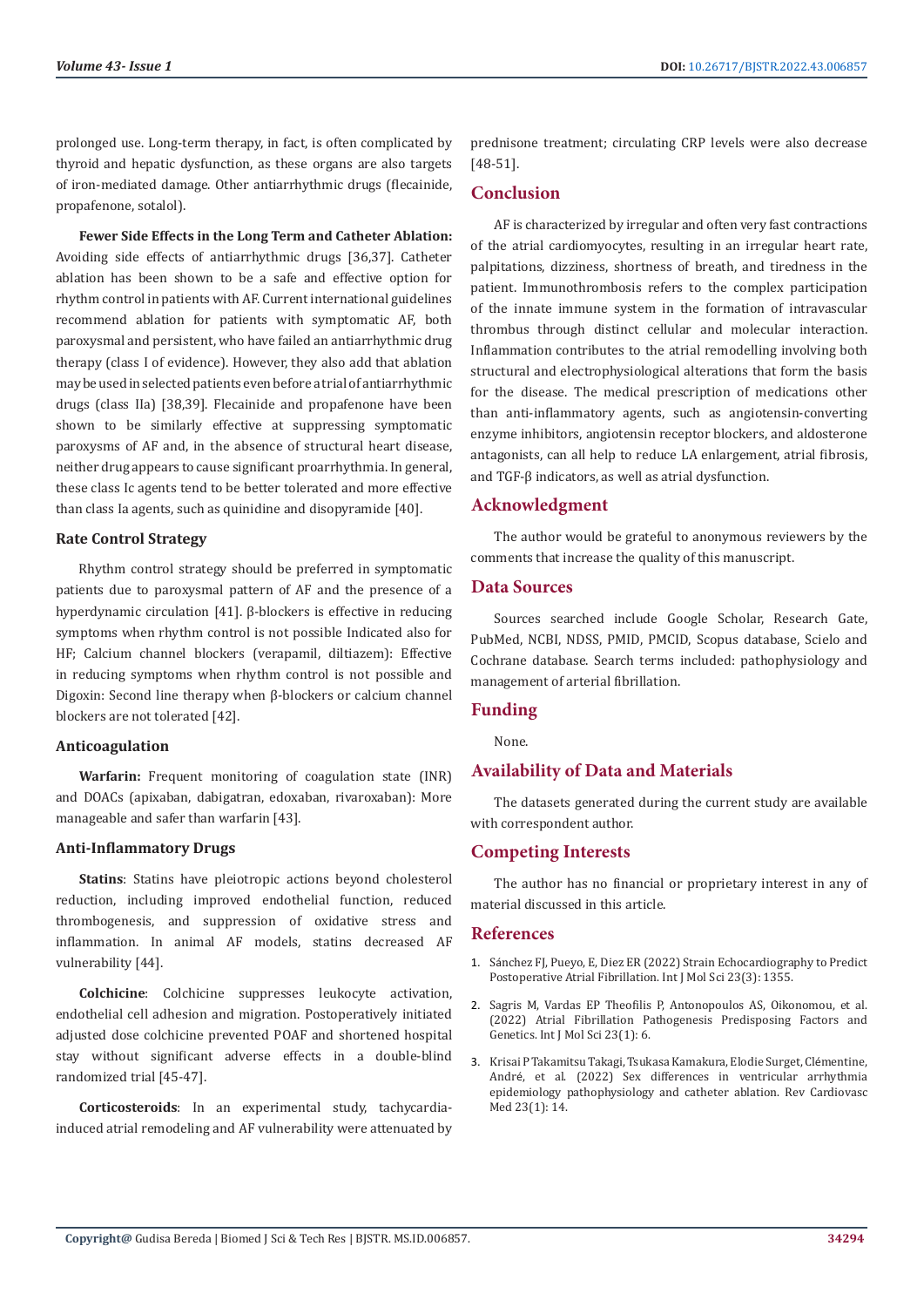- 4. [Tilly MJ, Sven Geurts , Samantha J Donkel , M Arfan Ikram , Natasja MS de](https://pubmed.ncbi.nlm.nih.gov/34559294/)  [Groot, et al. \(2022\) Immunothrombosis and new onset atrial fbrillation](https://pubmed.ncbi.nlm.nih.gov/34559294/)  [in the general population: the Rotterdam Study. Clinical Research in](https://pubmed.ncbi.nlm.nih.gov/34559294/)  [Cardiology 111\(1\): 96-104.](https://pubmed.ncbi.nlm.nih.gov/34559294/)
- 5. [Van Wijk SW, Su W, Wijdeveld LFJM, Ramos KS \(2022\) Brundel BJJM](https://www.mdpi.com/2073-4409/11/3/416)  [Cytoskeletal Protein Variants Driving Atrial Fibrillation: Potential](https://www.mdpi.com/2073-4409/11/3/416)  [Mechanisms of Action. Cells 11\(3\): 416.](https://www.mdpi.com/2073-4409/11/3/416)
- 6. [Meyre PB, Stefanie Aeschbacher, Steffen Blum, Gian Voellmin, Peter M](https://pubmed.ncbi.nlm.nih.gov/35102265/)  [Kastner, et al. \(2022\) Biomarkers associated with rhythm status after](https://pubmed.ncbi.nlm.nih.gov/35102265/)  [cardioversion in patients with atrial fibrillation. Scientifc Reports 12:](https://pubmed.ncbi.nlm.nih.gov/35102265/)  [1680.](https://pubmed.ncbi.nlm.nih.gov/35102265/)
- 7. Malagù [M, Marchini F, Fiorio A, Sirugo P, Cl](https://pubmed.ncbi.nlm.nih.gov/35053146/)ò S, et al. (2022) Atrial Fibrillation in β[-Thalassemia: Overview of Mechanism, Significance and](https://pubmed.ncbi.nlm.nih.gov/35053146/)  [Clinical Management. Biology 11\(1\): 148.](https://pubmed.ncbi.nlm.nih.gov/35053146/)
- 8. [Akintoye E, Sellke F, Marchioli R, Tavazzi L, Mozaffarian D \(2018\) Factors](https://pubmed.ncbi.nlm.nih.gov/28890081/)  [associated with postoperative atrial fibrillation and other adverse](https://pubmed.ncbi.nlm.nih.gov/28890081/)  [events after cardiac surgery. J Thorac Cardiovasc Surg 155\(1\): 242-251.](https://pubmed.ncbi.nlm.nih.gov/28890081/)
- 9. [Laredo M, Waldmann V, Khairy P, Nattel S \(2018\) Age as a Critical](https://pubmed.ncbi.nlm.nih.gov/30404745/)  [Determinant of Atrial Fibrillation A Two-sided Relationship. Can J](https://pubmed.ncbi.nlm.nih.gov/30404745/)  [Cardiol 34\(11\): 1396-1406.](https://pubmed.ncbi.nlm.nih.gov/30404745/)
- 10. [Liberale L, Montecucco F, Tardif JC, Libby P, Camici GG \(2020\) Inflamm](https://pubmed.ncbi.nlm.nih.gov/32006431/)  [ageing the role of inflammation in age dependent cardiovascular disease.](https://pubmed.ncbi.nlm.nih.gov/32006431/)  [Eur Heart J 41\(31\): 2974-2982.](https://pubmed.ncbi.nlm.nih.gov/32006431/)
- 11. [Stojanovic SD, Fiedler J, Bauersachs J, Thum T, Shedding DG \(2020\)](https://pubmed.ncbi.nlm.nih.gov/31898722/)  [Senescence induced inflammation: An important player and key](https://pubmed.ncbi.nlm.nih.gov/31898722/)  [therapeutic target in atherosclerosis. Eur Heart J 41\(31\): 2983-2996.](https://pubmed.ncbi.nlm.nih.gov/31898722/)
- 12. [Sanchez FJ, Gonzalez VA, Farrando M, Baigorria Jayat AO, Segovia](https://www.hindawi.com/journals/omcl/2020/8895078/)  [Roldan M, et al. \(2020\) Atrial Dyssynchrony Measured by Strain](https://www.hindawi.com/journals/omcl/2020/8895078/)  [Echocardiography as a Marker of Proarrhythmic Remodeling and](https://www.hindawi.com/journals/omcl/2020/8895078/)  [Oxidative Stress in Cardiac Surgery Patients. Oxid Med Cell. Longev](https://www.hindawi.com/journals/omcl/2020/8895078/)  [2020: 8895078.](https://www.hindawi.com/journals/omcl/2020/8895078/)
- 13. [Corradi D, Saffitz, JE, Novelli D, Asimaki A, Simon C, et al. \(2020\)](https://pubmed.ncbi.nlm.nih.gov/32654517/)  [Prospective Evaluation of Clinico-pathological Predictors of Post](https://pubmed.ncbi.nlm.nih.gov/32654517/)[operative Atrial Fibrillation an Ancillary Study from the OPERA Trial.](https://pubmed.ncbi.nlm.nih.gov/32654517/)  [Circ Arrhythmia Electrophysiol 13\(8\): 008382.](https://pubmed.ncbi.nlm.nih.gov/32654517/)
- 14. [Kawczynski MJ, Gilbers M, Van De Walle S, Schalla S, Crijns HJ, et al. \(2021\)](https://pubmed.ncbi.nlm.nih.gov/34000038/)  [Role of pre-operative transthoracic echocardiography in predicting post](https://pubmed.ncbi.nlm.nih.gov/34000038/)[operative atrial fibrillation after cardiac surgery A systematic review of](https://pubmed.ncbi.nlm.nih.gov/34000038/)  [the literature and meta-analysis. EP Eur 23\(11\): 1731-1743.](https://pubmed.ncbi.nlm.nih.gov/34000038/)
- 15. [Mandoli GE, Pastore MC, Benfari G, Bisleri G, Maccherini M, et al. \(2020\)](https://pubmed.ncbi.nlm.nih.gov/32920069/)  [Left atrial strain as a pre-operative prognostic marker for patients with](https://pubmed.ncbi.nlm.nih.gov/32920069/)  [severe mitral regurgitation. Int J Cardiol 324: 134-145.](https://pubmed.ncbi.nlm.nih.gov/32920069/)
- 16. [Diavati S, Sagris M, Terentes Printzios D, Vlachopoulos C \(2021\)](https://pubmed.ncbi.nlm.nih.gov/34766887/)  [Anticoagulation Treatment in Venous Thromboembolism: Options and](https://pubmed.ncbi.nlm.nih.gov/34766887/)  [Optimal Duration. Curr Pharm Des 28\(4\): 296-305.](https://pubmed.ncbi.nlm.nih.gov/34766887/)
- 17. [Siasos G, Skotsimara G, Oikonomou E, Sagris M, Vasiliki Chara M, et al.](https://pubmed.ncbi.nlm.nih.gov/32303164/)  [\(2020\) Antithrombotic Treatment in Diabetes Mellitus: A Review of the](https://pubmed.ncbi.nlm.nih.gov/32303164/)  [Literature about Antiplatelet and Anticoagulation Strategies Used for](https://pubmed.ncbi.nlm.nih.gov/32303164/)  [Diabetic Patients in Primary and Secondary Prevention. Curr Pharm Des](https://pubmed.ncbi.nlm.nih.gov/32303164/)  [26\(23\): 2780-2788.](https://pubmed.ncbi.nlm.nih.gov/32303164/)
- 18. [Theofilis P, Sagris M, Antonopoulos AS, Oikonomou E, Tsioufis C, et](https://pubmed.ncbi.nlm.nih.gov/34681830/)  [al. \(2021\) Inflammatory Mediators of Platelet Activation Focus on](https://pubmed.ncbi.nlm.nih.gov/34681830/)  [Atherosclerosis and COVID-19. Int J Mol Sci 22\(20\): 1170.](https://pubmed.ncbi.nlm.nih.gov/34681830/)
- 19. [Liang F, Wang Y \(2021\) coronary heart disease and atrial fibrillation: A](https://pubmed.ncbi.nlm.nih.gov/33185113/)  [vicious cycle. Am J Physiol Heart Circ Physiol 320: 1-12.](https://pubmed.ncbi.nlm.nih.gov/33185113/)
- 20. [Sagris M, Theofilis P, Antonopoulos AS, Tsioufis C, Oikonomou E, et al.](https://pubmed.ncbi.nlm.nih.gov/34205487/)  [\(2021\) Inflammatory Mechanisms in COVID-19 and Atherosclerosis:](https://pubmed.ncbi.nlm.nih.gov/34205487/)  [Current Pharmaceutical Perspectives. Int J Mol Sci 22\(12\): 6607.](https://pubmed.ncbi.nlm.nih.gov/34205487/)
- 21. [Sagris M, Kokkinidis DG, Lempesis IG, Giannopoulos S, Rallidis, L, et al.](https://pubmed.ncbi.nlm.nih.gov/33388001/) [\(2020\) Nutrition dietary habits and weight management to prevent and](https://pubmed.ncbi.nlm.nih.gov/33388001/) [treat patients with peripheral artery disease. Rev Cardiovasc Med 21\(4\):](https://pubmed.ncbi.nlm.nih.gov/33388001/) [565-575.](https://pubmed.ncbi.nlm.nih.gov/33388001/)
- 22. [Levin MG, Judy R, Gill D, Vujkovic M, Verma SS, et al. \(2020\) Genetics of](https://pubmed.ncbi.nlm.nih.gov/33031386/) [height and risk of atrial fibrillation: A Mendelian randomization study.](https://pubmed.ncbi.nlm.nih.gov/33031386/) [PLoS Med 17\(10\): 1003288.](https://pubmed.ncbi.nlm.nih.gov/33031386/)
- 23. [Bonora, BM Raschi E, Avogaro A, Fadini GP \(2021\) SGLT 2 inhibitors and](https://cardiab.biomedcentral.com/articles/10.1186/s12933-021-01243-4) [atrial fibrillation in the Food and Drug Administration adverse event](https://cardiab.biomedcentral.com/articles/10.1186/s12933-021-01243-4) [reporting system. Cardiovasc Diabetol 20: 39.](https://cardiab.biomedcentral.com/articles/10.1186/s12933-021-01243-4)
- 24. [Dobrev D, Potpara TS \(2020\) Smart device-based detection of atrial](https://pubmed.ncbi.nlm.nih.gov/31870783/) [fibrillation: Opportunities and challenges in the emerging world of](https://pubmed.ncbi.nlm.nih.gov/31870783/) [digital health. Int J Cardiol 30: 108-109.](https://pubmed.ncbi.nlm.nih.gov/31870783/)
- 25. [Seshadri DR, Bittel B, Browsky D, Houghtaling P, Drummond CK Desai,](https://pubmed.ncbi.nlm.nih.gov/32091929/) [et al. \(2020\) Accuracy of Apple Watch for Detection of Atrial Fibrillation.](https://pubmed.ncbi.nlm.nih.gov/32091929/) [Circulation 141\(8\): 702-703.](https://pubmed.ncbi.nlm.nih.gov/32091929/)
- 26. [Roth GA, Mensah GA, Johnson CO, Addolorato G, Ammirati E, et al. \(2020\)](https://pubmed.ncbi.nlm.nih.gov/33309175/) [Global burden of cardiovascular diseases and risk factors, 1990–2019:](https://pubmed.ncbi.nlm.nih.gov/33309175/) [update from the GBD 2019 Study. Journal of the American College of](https://pubmed.ncbi.nlm.nih.gov/33309175/) [Cardiology 76\(25\): 2982- 3021.](https://pubmed.ncbi.nlm.nih.gov/33309175/)
- 27. [Virani SS, Alonso A, Aparicio HJ, Benjamin EJ, Bittencourt MS, et al.](https://pubmed.ncbi.nlm.nih.gov/33501848/) [\(2021\) heart disease and stroke statistics-2021 update: a report from](https://pubmed.ncbi.nlm.nih.gov/33501848/) [the American Heart Association. Circulation 143\(8\): 254-743.](https://pubmed.ncbi.nlm.nih.gov/33501848/)
- 28. [Reynolds HR, Shaw LJ, Min JK, Spertus JA, Chaitman BR, et al. \(2020\)](https://pubmed.ncbi.nlm.nih.gov/32227128/) [Association of sex with severity of coronary artery disease ischemia](https://pubmed.ncbi.nlm.nih.gov/32227128/) [and symptom burden in patients with moderate or severe ischemia](https://pubmed.ncbi.nlm.nih.gov/32227128/) secondary analysis of the ISCHEMIA randomized clinical trial. IAMA [Cardiology 5\(7\): 773-786.](https://pubmed.ncbi.nlm.nih.gov/32227128/)
- 29. [Li M, Parker BL, Pearson E, Hunter B, Cao J, et al. \(2020\) Core functional](https://pubmed.ncbi.nlm.nih.gov/32487995/) [nodes and sex-specific pathways in human ischaemic and dilated](https://pubmed.ncbi.nlm.nih.gov/32487995/) [cardiomyopathy. Nature Communications 11\(1\): 2843.](https://pubmed.ncbi.nlm.nih.gov/32487995/)
- 30. [Coppini R, Santini L, Olivotto I, Ackerman MJ, Cerbai E \(2020\)](https://pubmed.ncbi.nlm.nih.gov/32365196/) [Abnormalities in sodium current and calcium homoeostasis as drivers](https://pubmed.ncbi.nlm.nih.gov/32365196/) [of arrhythmogenesis in hypertrophic cardiomyopathy. Cardiovasc Res](https://pubmed.ncbi.nlm.nih.gov/32365196/) [116\(9\): 1585-1599.](https://pubmed.ncbi.nlm.nih.gov/32365196/)
- 31. [Pool L, Wijdeveld L, de Groot N, Brundel B \(2021\) The Role of](https://pubmed.ncbi.nlm.nih.gov/34445167/) [Mitochondrial Dysfunction in Atrial Fibrillation Translation to Druggable](https://pubmed.ncbi.nlm.nih.gov/34445167/) [Target and Biomarker Discovery. Int J Mol Sci 22\(16\): 8463.](https://pubmed.ncbi.nlm.nih.gov/34445167/)
- 32. [Jia Z, Zhang Y, Deng J, Guo Y, Du Y, et al. \(2021\) Novel LMNA indel](https://pubmed.ncbi.nlm.nih.gov/34106654/) [mutation identified in a family with atrioventricular block and atrial](https://pubmed.ncbi.nlm.nih.gov/34106654/) [fibrillation. Medicine 100\(19\): 25910.](https://pubmed.ncbi.nlm.nih.gov/34106654/)
- 33. [Gerbino A, Forleo C, Milano S, Piccapane F, Procino G, et al. \(2021\)](https://pubmed.ncbi.nlm.nih.gov/34773379/) [Pro-inflammatory cytokines as emerging molecular determinants in](https://pubmed.ncbi.nlm.nih.gov/34773379/) [cardiolaminopathies. J Cell Mol Med 25\(23\): 10902-10915.](https://pubmed.ncbi.nlm.nih.gov/34773379/)
- 34. [Ziki MDA, Bhat N, Neogi A, Driscoll TP, Ugwu N, et al. \(2021\) Epistatic](https://pubmed.ncbi.nlm.nih.gov/34289528/) [interaction of PDE4DIP and DES mutations in familial atrial fibrillation](https://pubmed.ncbi.nlm.nih.gov/34289528/) [with slow conduction. Hum Mutat 42\(10\): 1279-1293.](https://pubmed.ncbi.nlm.nih.gov/34289528/)
- 35. [Chalazan B, Mol D, Darbar FA, Ornelas Loredo A, Al Azzam B, et al. \(2021\)](https://pubmed.ncbi.nlm.nih.gov/33950154/) [Association of Rare Genetic Variants and Early-Onset Atrial Fibrillation](https://pubmed.ncbi.nlm.nih.gov/33950154/) [in Ethnic Minority Individuals. JAMA Cardiol 6\(7\): 811-819.](https://pubmed.ncbi.nlm.nih.gov/33950154/)
- 36. Mavroidis M, Athanasiadis NC, Rigas PS, Kostavasili I, Kloukina I, et al. (2020) Desmin is essential for the structure and function of the sinoatrial node: Implications for increased arrhythmogenesis. Am J Physiol Circ Physiol 319(3): 557-570.
- 37. [Smolina N, Khudiakov A, Knyazeva A, Zlotina A, Sukhareva K, et al. \(2020\)](https://pubmed.ncbi.nlm.nih.gov/32105824/) [Desmin mutations result in mitochondrial dysfunction regardless of](https://pubmed.ncbi.nlm.nih.gov/32105824/) [their aggregation properties. Biochim. Biophys Acta BBA Mol Basis Dis](https://pubmed.ncbi.nlm.nih.gov/32105824/) [1866\(6\): 165745.](https://pubmed.ncbi.nlm.nih.gov/32105824/)